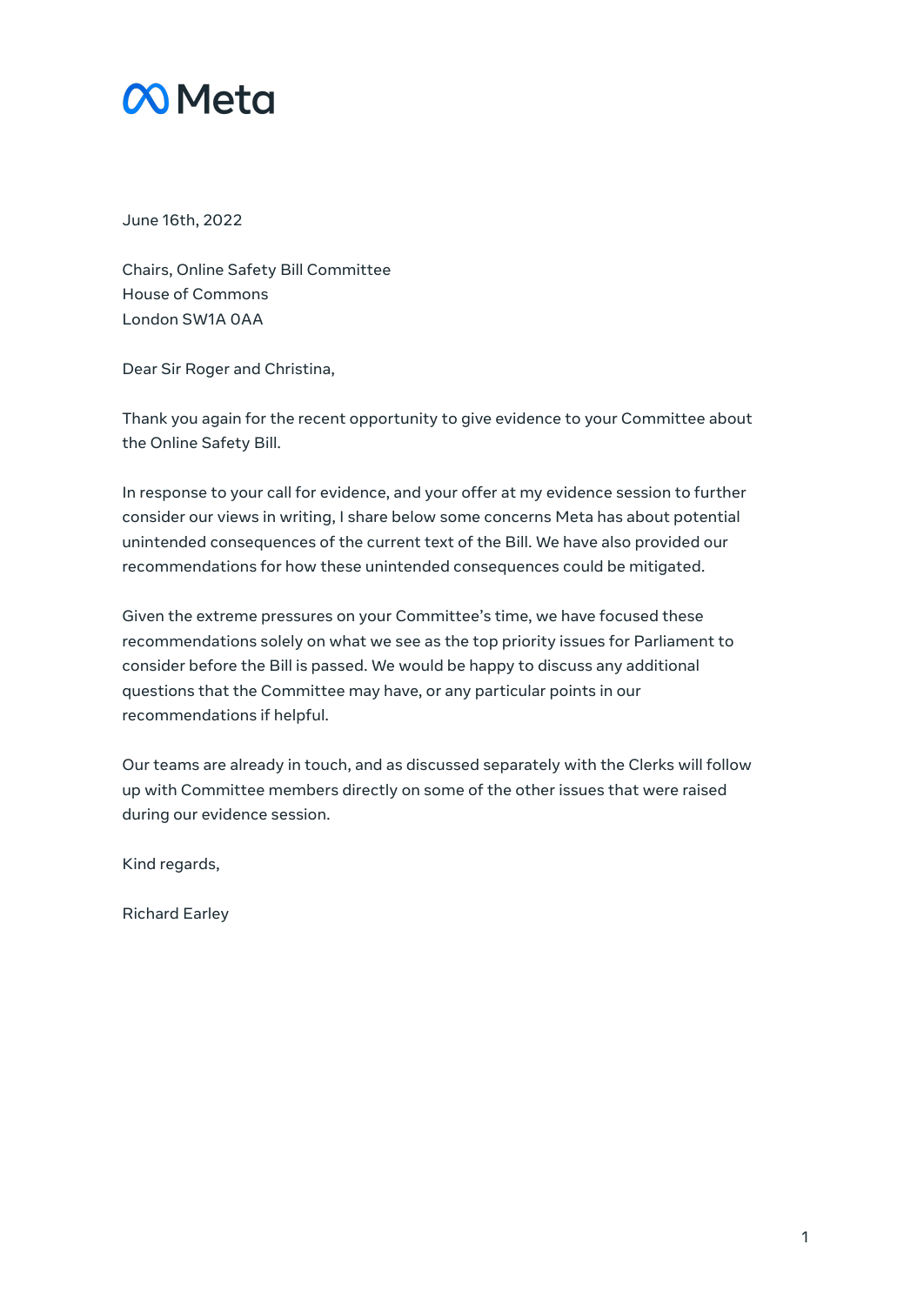# Meta's Submission to the Online Safety Bill Committee

# A.Introduction

Regulating the content people generate online, through videos, posts, and comments, requires new and innovative regulatory frameworks. These frameworks must ensure the online world is a safe place but also one where people's data is protected and their fundamental rights to privacy and expression are respected. A place where online service providers act reasonably and proportionately, taking their share of the responsibility to ensure this complex balance is struck.

Meta will continue to be a constructive partner to governments as they weigh the most effective, democratic, and workable approaches to meeting this challenge. Over the last five years, Meta has supported the UK Government's development of the Online Harms framework through evidence sessions, written submissions, ministerial discussions, and multistakeholder in-person technical sessions.

We share the UK Government's stated policy objectives, to make the internet safer while protecting the vast social and economic benefits it brings to billions of people each day. It is important not to lose sight of those benefits, but to have them squarely at the heart of how the UK approaches the Online Safety Bill. Global connectivity has improved economies, grown businesses, reunited families, and raised money for charity.

Millions of UK small businesses use Meta's platforms to reach customers and grow. Almost 1 in 4 of these small businesses say that the growth they have achieved using Facebook, its free tools, and the personalised advertising that it enables, has led them to hire at least one new employee. 35 million Brits now use Facebook Groups to connect every month, and 39% of Brits say the most important group they are a part of now operates primarily online. During the pandemic, over one and a half million people in the UK joined Coronavirus Mutual Aid groups on Facebook.

But at the same time, the internet has made it easier to create, find and spread content that could contribute to harm, like hate speech, misinformation, and terror propaganda. At Meta we have eighteen years' experience in tackling these issues through establishing policies, building tools and technologies, and producing guides and resources, all in partnership with experts both within and outside our company.

If designed well, new frameworks for regulating harmful online content can contribute to the internet's continued success by articulating clear, predictable, and balanced ways for government, companies, and civil society to share responsibilities and work together. Designed poorly, these efforts may stifle free expression, slow innovation and quickly become redundant.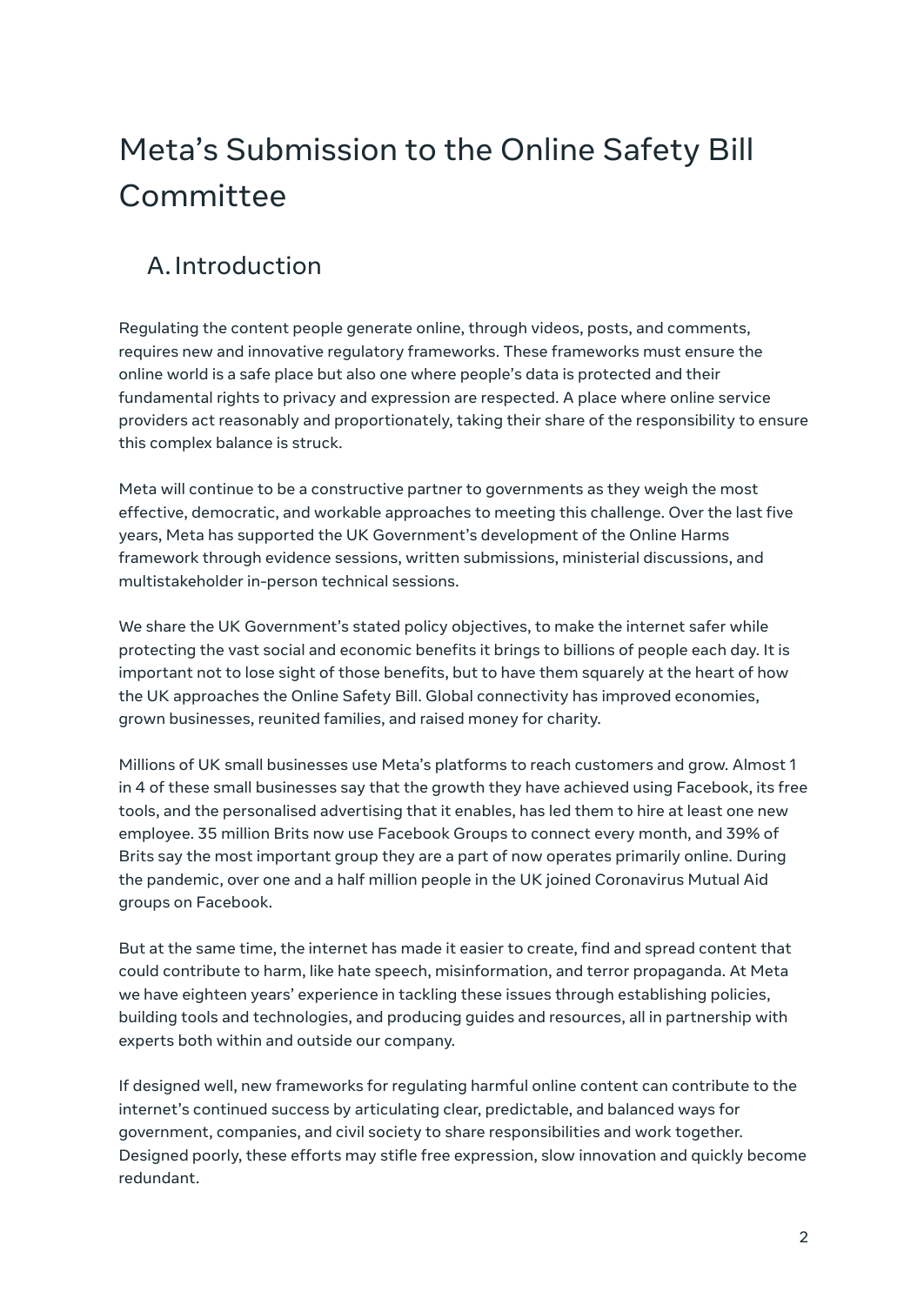While the title of the Bill has shifted from 'online harms' to 'online safety', it still attempts primarily to establish a systems-focused framework, which aims to require service providers to use proportionate systems and processes to address harmful content, an aim which we support. We believe this approach is the best way to ensure an appropriate balancing of safety, privacy, freedom of expression, and other values, and have long been on record calling publicly for legislation following this mode.

However, over the long process of developing this Bill, it has been drawn away from this outcome-based approach. Parts of it, which we outline below, are now ambiguous and contradictory, or risk undermining user privacy and security. This has the potential to make the Bill less effective and less workable. Other parts of the Bill have become more narrowly focused and risk being prescriptive. Our experience is that the more prescriptive the regulatory requirements and the greater the focus on individual pieces of content, the slower and more complex the decision making for content reviews. Ultimately, under the risk of large penalties, the Bill as it stands risks creating an incentive for the mass removal of any content which may fall foul of these rules. This runs counter to the Online Safety Bill's ambition to protect people's rights to freedom of expression.

Narrow requirements focused on specific content could also quickly become outdated and restrictive in the rapidly changing environment of online communication, raising the question of how future-proof the framework may be.

Secondly the Bill contains numerous tensions and contradictions in what it asks regulated services to do, without sufficient clarity on how these should be balanced - the most obvious example being how companies should police legal speech set against protecting free speech. The Bill's core safety duties require regulated services to take steps to find and remove illegal and harmful content. However, these duties have been placed into tension with a series of countervailing obligations to take care not to remove content where it falls under certain categories. This includes content 'of democratic importance', or content 'created for the purpose of journalism', or where to do so would conflict with rights to freedom of expression or privacy—but crucially, these terms are poorly specified and the balance of risks not made clear, rendering the framework unpredictable when it comes to compliance.

Thirdly the Bill does not contain sufficient protections for people's privacy and security, especially in messaging services and protection for encryption. Indeed, the Bill appears to treat private messaging the same as public social media, despite these being fundamentally different services with different risk profiles, different safety approaches and different consumer expectations.

Lastly, the Bill also creates a significant power of intervention for the Government in the form of the Use of Technology notices regime, without sufficient safeguards for privacy. Without changes to the Bill, this risks services being forced to undermine the privacy and security of UK citizens' communications through application of content monitoring obligations.

The Committee should seek to add much needed clarity about key definitions in the Bill and resolve contradictions, and remove provisions that could lead to negative unintended consequences for people in the UK and for their privacy and security.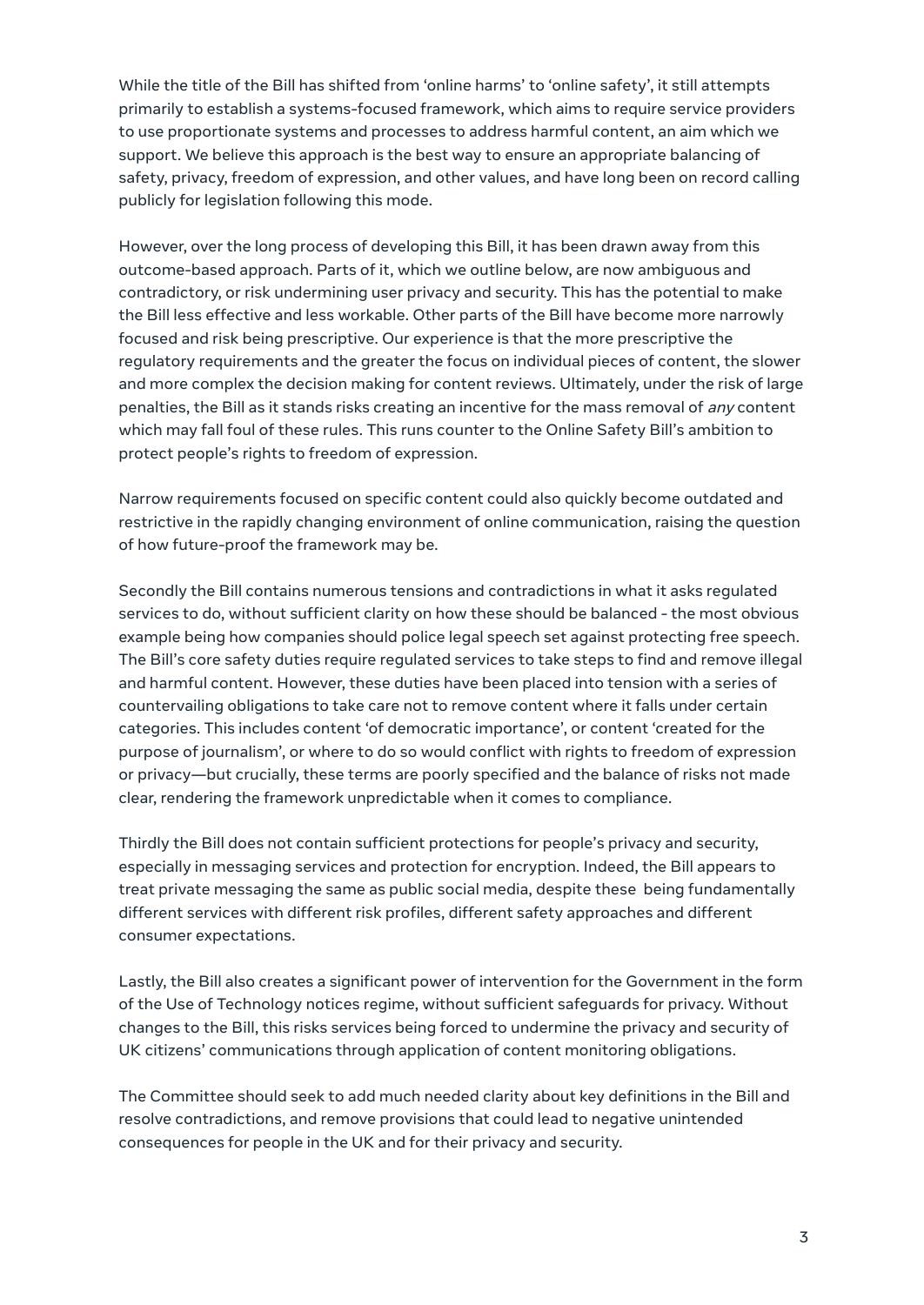# B.Areas of Concern

| 1. Private Messaging                    | 4                 |
|-----------------------------------------|-------------------|
| 2. Use of Technology Notices            | 6                 |
| 3. User Empowerment and Verification    | 8                 |
| 4. Risk Assessments                     | 11                |
| 5. Protections for Journalistic Content | $12 \overline{ }$ |
| 6. Age Management                       | 13                |
| 7. Fraudulent Ads                       | 15                |
| 9. Powers of the Secretary of State     | 16                |

### <span id="page-3-0"></span>1. Private Messaging

#### Overview

At present the Bill makes no distinction between public social media and private messaging services. This means the latter can be designated Category 1 services, and so made subject to the same obligations that will be placed on public social media sites of that Category. Such an outcome would fundamentally change the nature of some private messaging services and make compliance extremely challenging.

#### Concerns

Recognising that privacy is a fundamental right, the 2019 Online Harms White Paper made clear that the Government understood public and private communications are different. Therefore, harms in private communication would be subject to a tailored set of requirements to ensure steps to address harms were effective and proportionate while respecting peoples privacy and data security. Making this a very clear distinction seemed to be the minimum response required given that the Government itself noted, in its summary of written responses to the White Paper consultation, that "overall respondents opposed the inclusion of private communication services in scope of regulation".

However, in the final Bill, the distinction between public social media and private messaging has been lost, with all services in scope now referred to as 'user-to-user services'. In our view, this risks causing a number of significant unintended consequences.

Under the Bill as it is currently drafted, providers of private messaging services could be forced to meet the following obligations:

- putting measures in place to prevent users coming into contact with legal but harmful content;
- providing dedicated reporting systems for journalistic content and special protections for content of democratic importance;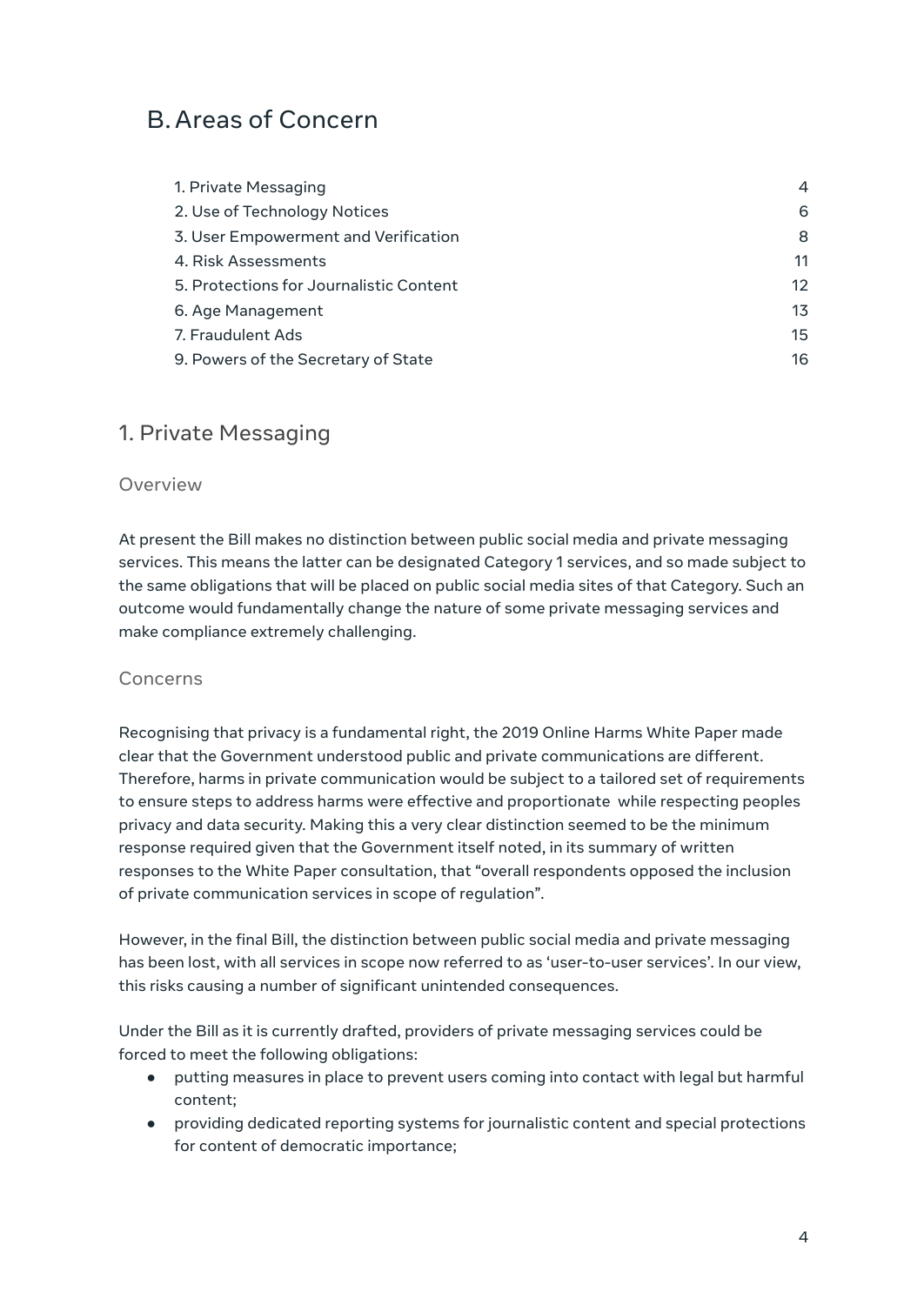● introducing systems to verify adult users and to prevent verified users from coming into contact with non-verified users if they chose to.

It is unclear how private messaging services could meet these obligations without in effect scanning all private messaging. Many obligations do not make sense in the context of 1-1 or private group conversations. Private messaging is not the same as public social media—for example, in a service like WhatsApp, there is no discoverability, meaning you cannot search for other users and you need someone's phone number to contact them. WhatsApp also does not promote content to users - content is not 'posted', there are no algorithms or ads, and conversations carry a high expectation of privacy.

The Bill also does not take account of end-to-end encrypted (e2ee) services, including that the above obligations would be in clear conflict with the fundamental premise of e2ee, namely that only the sender and intended recipients of a message can know or infer the contents of that message. Attempting to apply these obligations to e2ee messaging services risks people's private messages being constantly surveilled and censored for legal but harmful content. This would be particularly concerning in a situation where users may de facto be required to register their identity in order to be able to use these services.

It's important to note that the Committee has heard how encryption is vital to protect everyone's online safety, including children. Experts on children's digital safety are clear that there is no inherent tradeoff between privacy and security: in a [Unicef](https://www.unicef-irc.org/publications/pdf/Encryption_privacy_and_children%E2%80%99s_right_to_protection_from_harm.pdf) report on encryption and child safety, the authors state that "disagreements around platform end-to-end encryption has inadvertently created a perceived conflict between a child's right to privacy and the right to protection from sexual abuse and exploitation. However, the goal of ensuring that children's rights are safeguarded in the digital age involves fulfilment of their rights to both privacy and protection from sexual abuse and exploitation".

#### Recommendations

In light of this, it is clear that the Bill should not treat private messaging as though it were analogous to public social media. As private messaging is both technically different and subject to different user expectations, service providers must by necessity take different steps to protect the users of their private messaging services.

The Committee should amend the Bill to return to the Government's original distinction between public social media and private messaging. The most complete way to do this would be to make clear that private messaging services, including encrypted services, cannot be designated as Category 1 service. However, Ofcom should also be required to prepare a dedicated Code of Practice for private messaging services, in order to clarify the differing ways that they can meet their obligations under the Bill. This aligns with the recommendation from the PLS Committee that there is an urgent need to clarify how encrypted private messaging services can be compliant with the Bill's requirements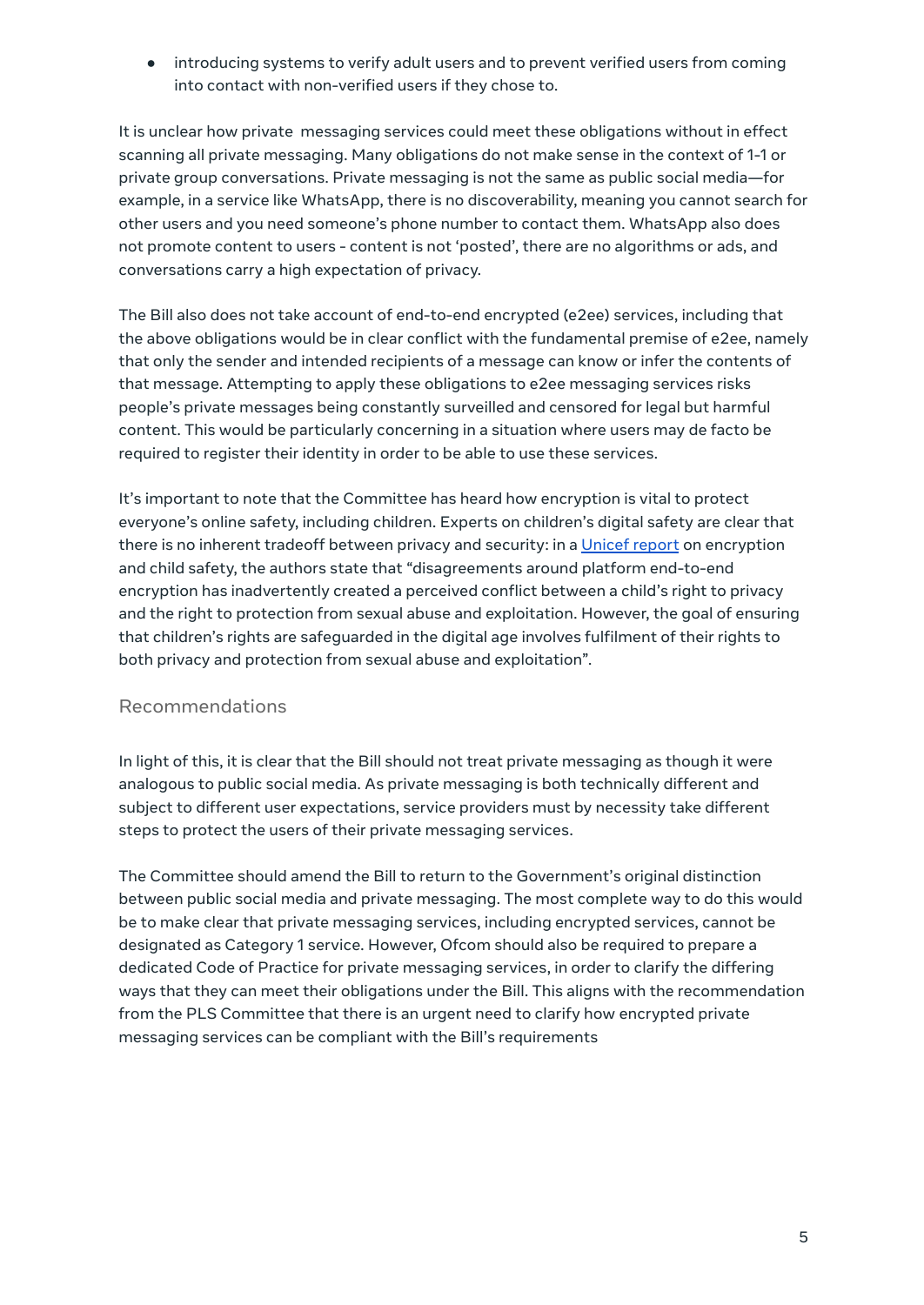# <span id="page-5-0"></span>2. Use of Technology Notices

#### Overview

S.103 of the Bill gives Ofcom the ability to issue 'technology notices', requiring private messaging services to put in place 'accredited' technology for the purpose of detecting and removing child sexual exploitation and abuse content (CSEA). It is unclear how this would be possible in an encrypted messaging service, and would have significant privacy, security and safety implications for users. These powers also appear to lack sufficient safeguards in terms of how and when they might be used.

#### Concerns

In our view, s.103 should not grant powers to force scanning of encrypted messages. Ofcom having the power to force companies to scan private messages risks compromising encryption which is a critically important technology across the digital economy, it also undermines the fundamental promise of e2ee that only the sender and intended recipients can know or infer the contents of their messages. This will have chilling effects on privacy and freedom of speech.

If the Bill passes as is and Ofcom does have powers to impose scanning technologies, at a minimum there must be requirements for Ofcom to consider the technical feasibility, security implications, impact on privacy and cost of compliance with the accredited technology to be mandated by the technology notice. Further, there is no independent judicial oversight, or other substantive and procedural safeguards on the use of this power, which is something we'd expect to see in legislation that could have such far reaching implications for privacy and security of citizens and could also mandate a company to change their product(s)

Ian Stevenson (OSTIA) and Adam Hildreth (Crisp) both claimed in their oral evidence on 24 May that there are approaches to scanning private message contents that don't undermine e2ee. Whilst they noted the privacy concerns, this view is contrary to the prevailing view of cybersecurity experts. Current technologies to scan messages introduce security risks into cryptographic systems, increasing the likelihood that hackers and criminals can gain access to people's messages, and are fundamentally incompatible with an e2ee messaging service.

Moreover, this type of message scanning is not effective at stopping the proliferation of child sexual exploitation and abuse (CSEA) or catching abusers, and may actively harm children by denying them security and privacy. In 'Bugs in our [Pockets](https://arxiv.org/abs/2110.07450)', a coalition of experts in cryptography, computer science and policy state that client-side scanning technology "by its nature creates serious security and privacy risks for all society while the assistance it can provide for law enforcement is at best problematic. There are multiple ways in which client-side scanning can fail, can be evaded, and can be abused."

There is no way to make scanning technologies work for 'good' purposes only. As demonstrated by the use of the software Pegasus, there are already many efforts underway around the world by Governments to invade the privacy of their own citizens as well as those of other countries. With states like China and Russia seeking to monitor conversations and clamp down on political dissidents, the Bill shouldn't do anything that makes that even easier.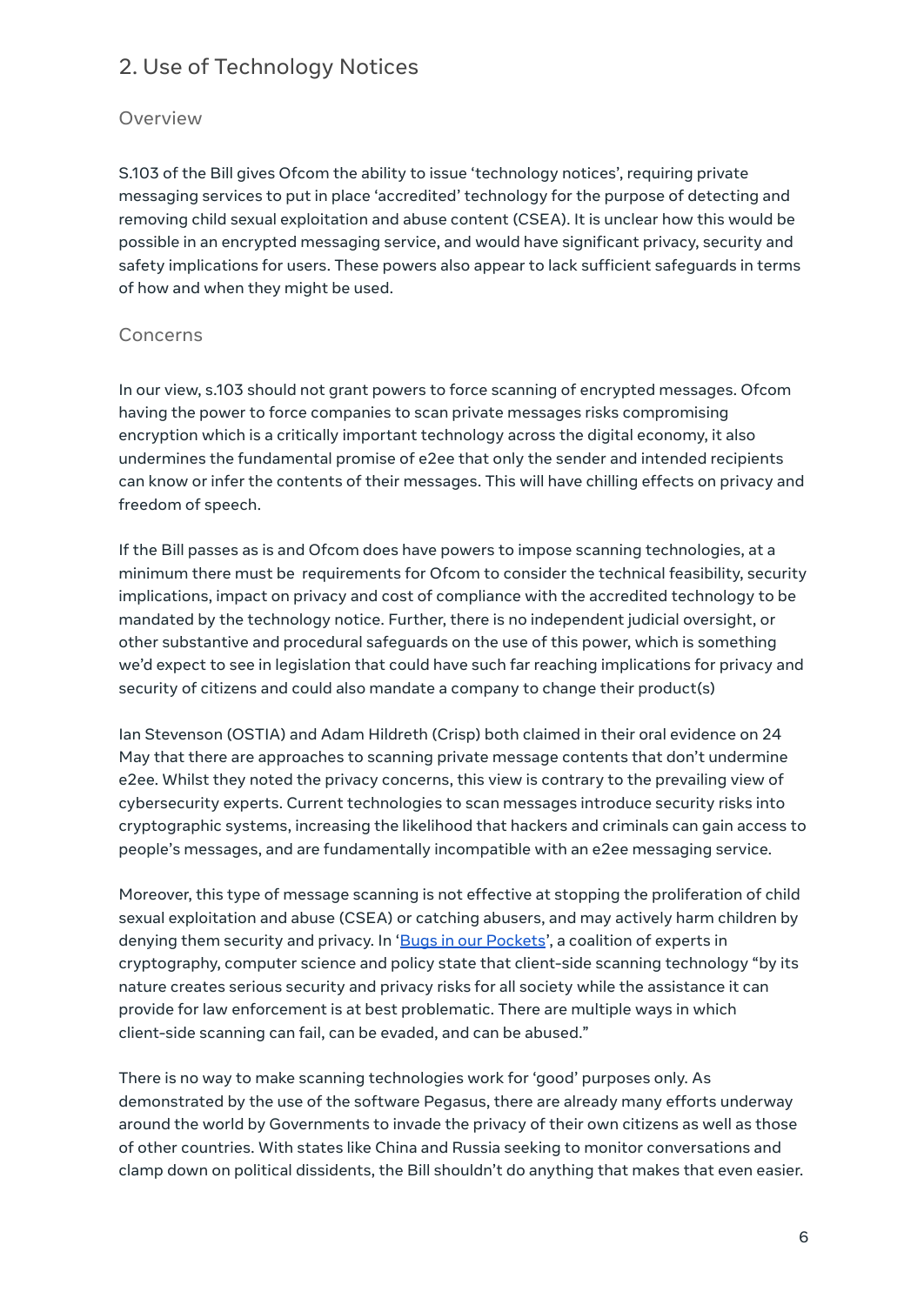Concerns surrounding client-side scanning, and the importance of end-to-end encryption, are set out length in the independent human rights impact [assessment](https://www.bsr.org/en/our-insights/blog-view/human-rights-assessment-of-metas-expansion-of-end-to-end-encryption) of Meta's end-to-end encryption plans conducted by Business for Social Responsibility, which concluded that "the deployment of client-side scanning technologies as they exist today should not be pursued, as doing so would undermine the cryptographic integrity of end-to-end encryption and constitute a disproportionate restriction on privacy and a range of other human rights."

In summary, the types of technologies mooted as 'accredited technologies' would require widespread and systematic scanning or monitoring of citizens' private communications. At the same time they would be fundamentally incompatible with end-to-end encrypted private messaging, and would create vulnerabilities in services on which they were implemented that could be exploited.

The technology notice provision also risks setting a dangerous precedent globally. Passing such a law opens the door for other countries to follow suit - potentially without robust safeguards and with a wider scope of application. This is not just a theoretical risk for citizens in other countries, but also for UK residents who rely on private messaging services, including ours, to communicate with others around the world. Parliament should consider what its position would be if a foreign government took a power to force a company to scan the private messages of UK citizens. By taking such a power themselves, the UK Government risks empowering others to do just that.

#### Recommendations

Allowing the Technology Notices to apply to encrypted content through the forced application of scanning technology would break end-to-end encryption in private messaging. To make these provisions workable, the Committee should therefore include in the Bill explicit protections for e2ee, or make clear that Technology Notices cannot be used for the purpose of accessing the contents of private messages.

If the above recommendations are not adopted, the Committee should at the very least, due to the significant impact the issue of a Technology Notice would have on users, introduce greater procedural and substantive safeguards to the process including: a general duty of privacy to govern all decisions taken including consideration of security impact; judicial double-lock; and a full merits-based appeal process, as was preferred by the consultation responses to the Online Harms White Paper.

# <span id="page-6-0"></span>3. User Empowerment and Verification

#### Overview

Section 57 ("user identity verification") requires only Category 1 services to offer only adult users the option to verify their identity. This is linked to Section 14 ("user empowerment duties"), which requires only Category 1 services to offer those adult users who have verified their identity under. S. 57 the ability to "filter out" non-verified users.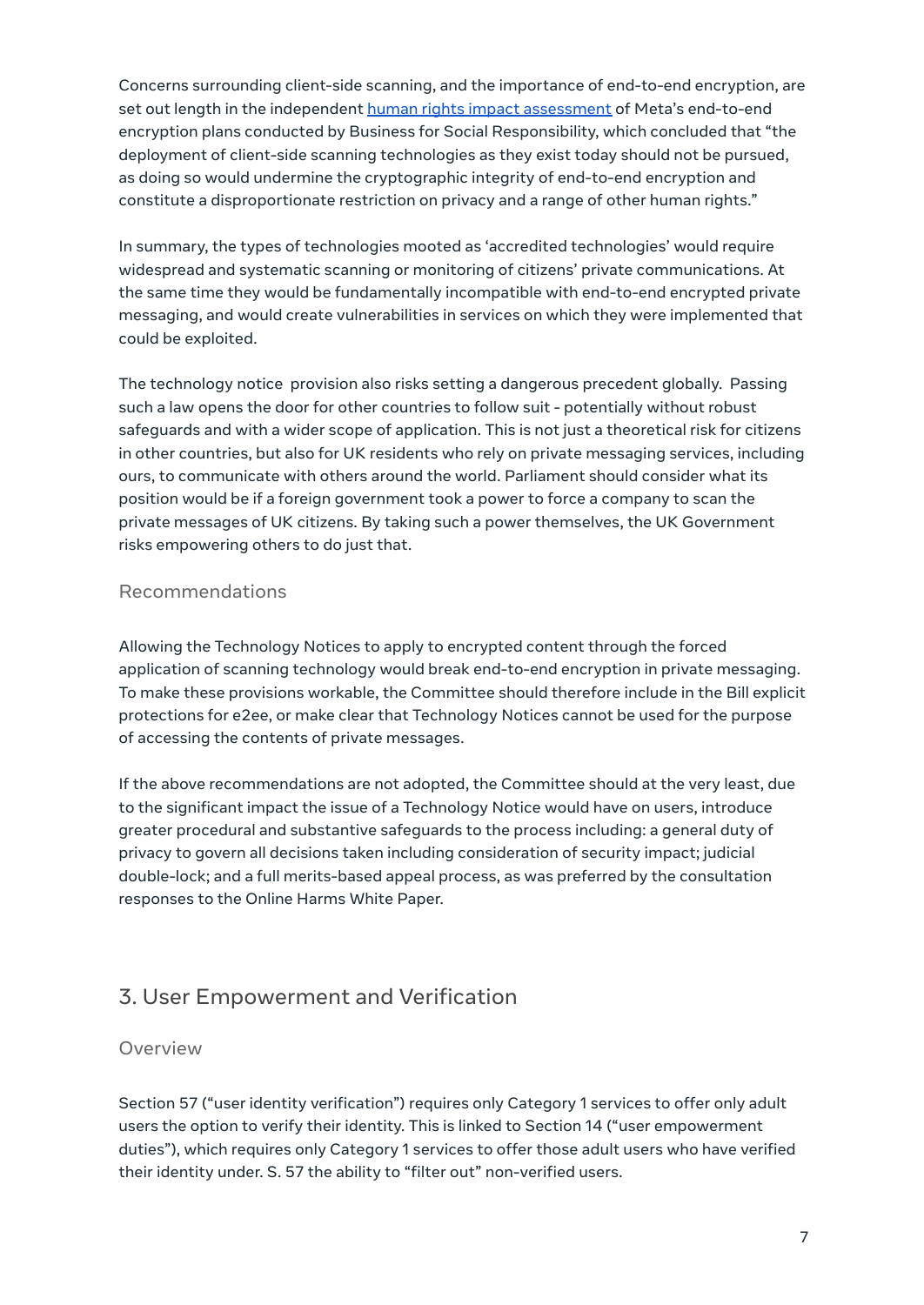These provisions did not undergo any prior industry consultation and will have a number of negative effects. In particular the interdependence between S. 14 (User Empowerment Duties) and the identity verification requirement of S. 57 risks dividing the UK online space into three strata: verified adults, unverified adults, and users under 18s.

This risks cutting off those who cannot or do not wish to share their identity online (including young people, victims of domestic abuse, and underrepresented groups) from taking full part in online conversations, without solving the problem of online abuse which unfortunately many people engage in openly.

#### Concerns

The interdependence between Section 14 and Section 57 renders the Bill unworkable in its current form, and does not represent the right balance between prescriptiveness and flexibility.

#### Section 57 ("user identity verification")

This section explicitly refers to identity verification, and not a more flexible standard (e.g., "identity assurance/authentication"), which suggests that Category 1 services will likely be required to collect, process, and store significantly more sensitive and confidential data in order to comply with such a strict requirement.

Though Section 57 stipulates that such verification need not require additional documentation, the reality is that verification standards to be established by Ofcom will necessarily require a high threshold to meet the "verification" obligation on the face of the Bill. "Verification" has a clear meaning in ordinary usage, and we understand from statements by the Government and the Minister that the intention is in fact for Section 57 to link identity to formal ID.

We know that many individuals who use online platforms do not have access to formal ID documentation or have very good reasons not to want to share this (e.g. survivors of domestic abuse, the transgender community). Moreover, 'badging' of individuals (i.e. indicating they have provided us with verification) could lead to an assumption that these users are more trustworthy, when in fact identity verification does not solve for bad actors or bad behaviour online.

There is a range of current and in-development technologies, that could satisfy a balanced requirement for identity assurance. As currently drafted, this requirement is too rigid and would likely restrict accessibility for many segments of the population.

All online platforms should be afforded the flexibility to take the most appropriate measures to ensure that user accounts are authentic, or that a user's identity can be reasonably assured, based on the circumstances of particular situations.

#### Section 14 ("user empowerment duties")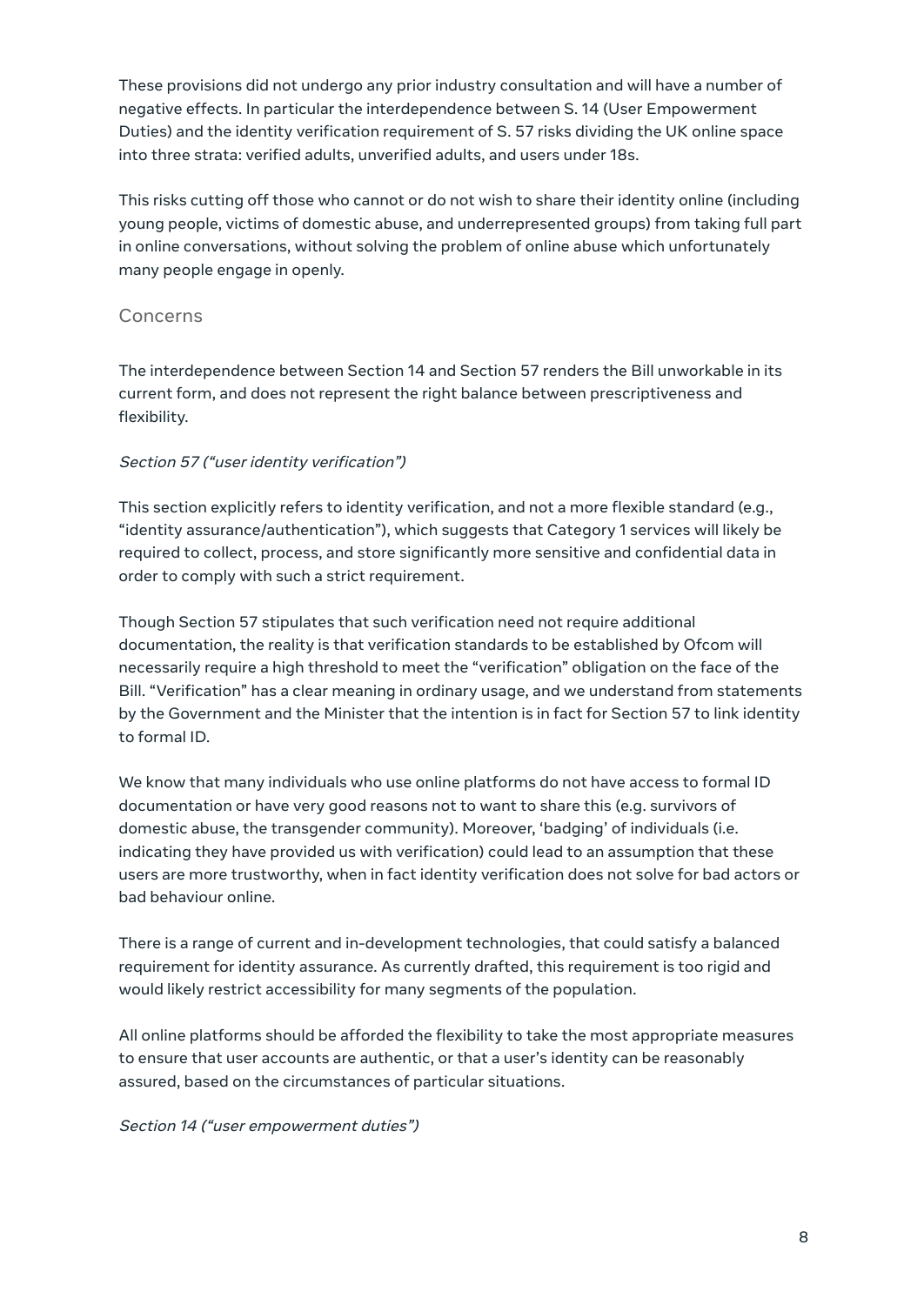As a direct consequence of how Section 14 is linked to Section 57 (i.e. users who choose to have their identity verified can then choose to "filter out" non-verified users), the Bill will result in a number of significant, albeit unintended, consequences for the online environment in the UK, and how UK adults and young people experience that environment:

- (a) S. 14 is not applicable to all online platforms. Any services which are not categorised by the Secretary of State and placed in the Ofcom register of Category 1 services will be exempt. Therefore, harmful content can, and will, still proliferate and individuals who use smaller services will not have the same controls. As was noted at 2nd Reading, the Bill should regulate based on risk, not just on size.
- (b) The Bill will have the practical consequence of separating young Brits (U18) from those who are over 18 because S. 14 and S. 57 only apply to adults. As such, young people will not have the option to be verified and therefore will be automatically non-verified. Therefore, verified adults who choose to "filter out" non-verified users, will also "filter out" all users who are under 18. For example, if a hypothetical candidate for UK public office is using an online platform to reach their constituents and their families, but has exercised their option under S. 14 to "filter out" non-verified users, young people will not be able to use those online platforms to engage with that candidate. This concern was raised by several voices at 2nd Reading, noting the real risk of excluding young Brits from being able to participate in the digital world freely and safely.
- (c) The combination of S. 14 and S. 57 will fragment the UK internet into several strata individuals who are under 18 (for the reasons noted above), verified individuals over 18, and unverified individuals over 18. The fact that these strata are as a result of user's choice does not unfortunately change the reality that this will compound the very challenges the Government is seeking to address by creating walled gardens of unverified and verified users which will not prevent the type of abuse that these Sections are attempting to solve for. For example, if a candidate for political office is verified and has "filtered out" unverified users, they may still be subject to harmful behaviour by bad actors who have chosen to verify themselves.
- (d) S. 14 presupposes that identity verification will mitigate such behaviour because people are less likely to engage in this manner when such conduct is no longer anonymous. However, we know this not to be the case, and bad actors will continue to engage in such conduct even after they have been verified. In contrast we have worked extensively to understand what tools and user controls do have an impact on preventing harmful behaviour, and have set out in previous submissions what these are—for example comment controls; comment warnings; Direct Message controls; the ability to block and restrict accounts; and the ability to limit interactions from accounts that don't follow or only recently followed you. These Sections run the real risk that verified users will be subject to doxxing (for example, individuals might publicly call out people who are engaging in a manner that is abusive, or which they do not like, in an effort to compel them to cease such behaviour).
- (e) The coupling of S. 14 and S. 57 will have the practical effect of separating UK adult users from non-UK adult users in the rest of the world. This is because the Bill only applies to individuals in the UK and therefore individuals outside of the UK will not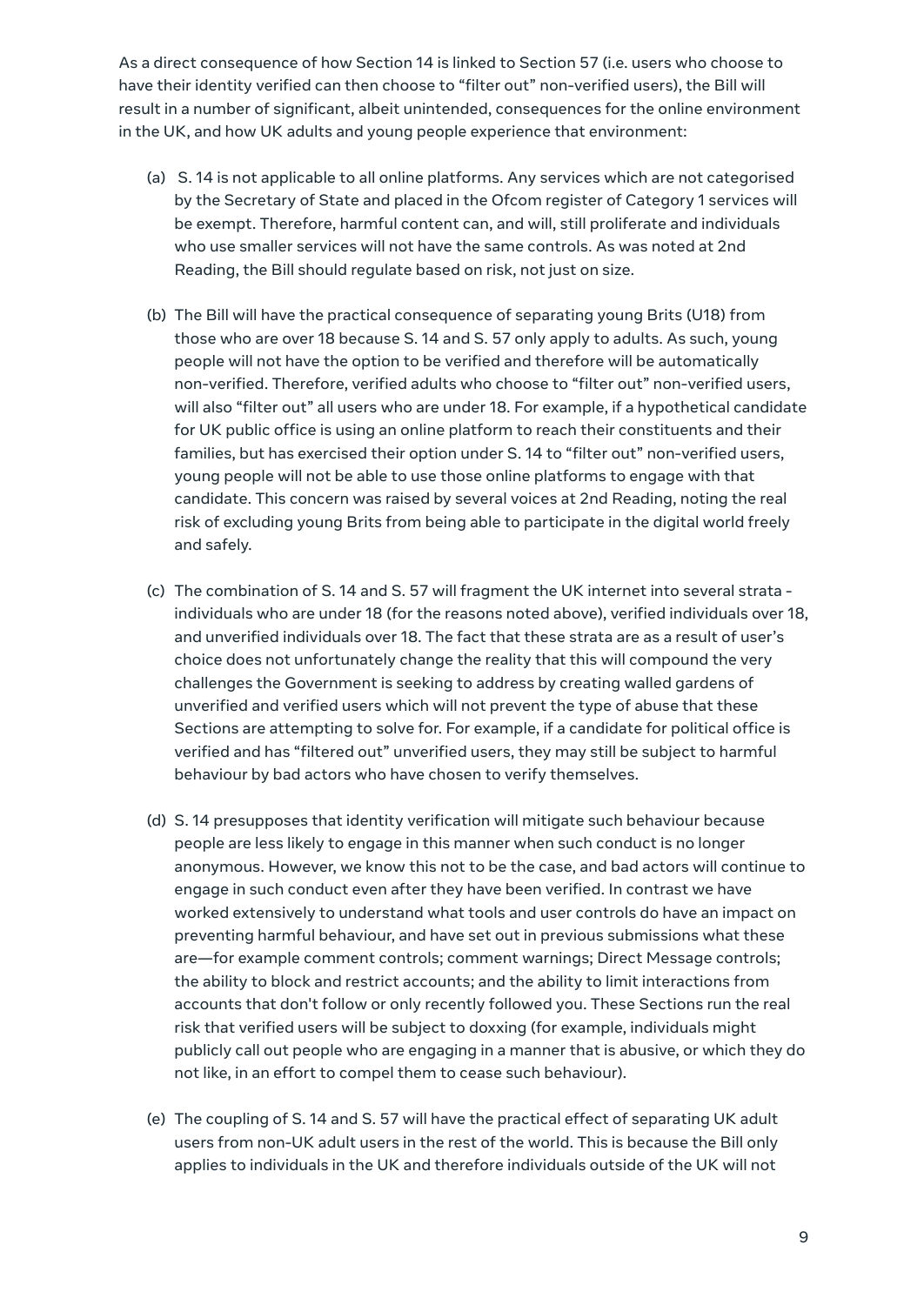have the ability to be verified pursuant to S. 57 (i.e. all rest of world users will be non-verified). For example, individuals in France who wish to engage with a verified UK political candidate because they are running on a platform around increased exports of their local produce to France, will be blocked from doing so.

(f) In addition, the cumulative effect of S. 14 and S. 57 in its practical implementation and the uncertainty which it brings to the UK regulatory environment, is that it will have a significant impact on the digital economy. This will be entirely contrary to the Government's ambition to make the UK "the tech capital of the world", as was noted at 2nd Reading.

In the Bill's provisions on risk assessments and obligations on mitigation measures, online platforms will already be required to assess and address the risks of anonymous accounts, as per the recommendation by Clean Up The Internet, which in written testimony suggested that, "the Bill could require platforms to demonstrate to the regulator that through their design, systems and processes they have taken reasonable steps to mitigate the risks associated with anonymous accounts."

Our view is therefore that S. 14 and S. 57 do not create any additional benefits or assurances for individuals above and beyond those obligations, and, in fact, will result in substantial negative outcomes.

#### Recommendation

However, we fully appreciate the Government's ambition in wanting to give users of online services greater powers over their experience, and the option to provide greater information about who they are to help others.

So we recommend that the Committee:

(1) amend S. 57 to reflect existing Government positions and standards around "identity assurance/authentication" (i.e. GPG45, and ICO guidance on ID assurance).

(2) separate S. 14 from S. 57 by deleting the link whereby verified (or "authenticated") users can 'filter out' content from non-verified (or "non-authenticated") users, while retaining all the provisions around user control over illegal and harmful content (i.e. removing S. 14 (6), (7) and (9) but retaining S. 14 (1) - (5)).

### <span id="page-9-0"></span>4. Risk Assessments

#### Overview

The Bill requires providers to conduct up to three separate types of risk assessments: (i) illegal content risk assessments (Section 8), (ii) childrens' risk assessments (Section 10), and (iii) adults' risk assessments (Section 12).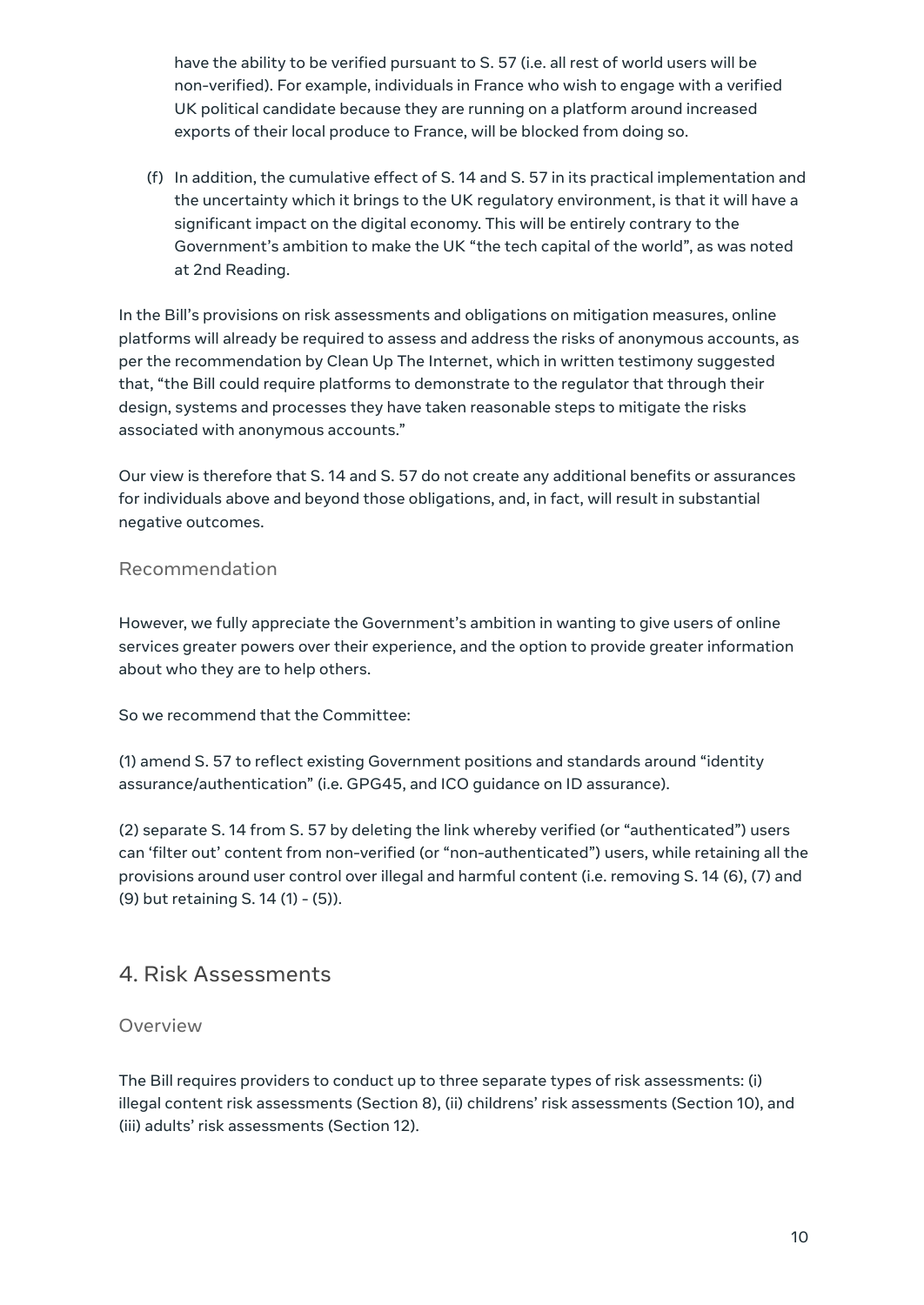Risk assessments must be conducted within 3 months of Ofcom's guidance, kept continuously up-to-date, and a further risk assessment must be conducted before making any "significant change" to "any aspect of a service's design or operation". As well as being unclear, depending on the interpretation of these terms this could make for essentially continuous updating of risk assessments, adding unnecessary regulatory 'red tape' and putting the UK out of step with emerging best practice including in the EU's Digital Service Act (DSA).

The issues to be considered and techniques to be used in carrying out risk assessments are also set out at length on the face of the Bill. As technology evolves, having such extensive details fixed in the Bill risks the framework quickly falling out of date. As such these details would be better left to Ofcom to set out in Codes of Practice.

#### Concerns

The requirement to conduct a further risk assessment before making any "significant change to any aspect of a service's design or operation" is vague. Meta works tirelessly to improve its services every day, and is constantly introducing new innovations, including minor tweaks, intended to better protect our users from emerging harms. Making each of these changes subject to an additional assessment is likely to have a chilling effect on UK-based innovation and/or incentivise providers to prioritise the development and introduction of new technologies in product features in jurisdictions other than the UK. It could also have the unintended consequence of making services less able to quickly respond to emerging threats for UK-based users.

The onerousness of these requirements is ultimately unnecessary to achieve the objective of having providers identify and mitigate risks arising from the services, as this could be accomplished through much less frequent reviews that still considered all of the same risk factors.

The Bill's requirements are also out of step with similar risk assessment obligations under, for example, the EU's DSA. The DSA only requires providers to undertake risk assessments on an annual basis, and consider "systemic risks" as opposed to the disparate range of factors that must be considered under the Bill as drafted.

This divergence means that providers will be unable to implement compliance solutions at scale, and could lead to the UK becoming a less competitive jurisdiction for online services, in contrast to the Government's ambition to make the UK "the tech capital of the world", as was noted at Second Reading.

#### Recommendation

To address the risk of these provisions of the Bill quickly going out of date as technology and best practice evolves, the Committee should amend the Bill so that the details of what steps services must take in carrying out risk assessments are set out by Ofcom in codes of practice.

We understand that it is the Government's intention that risk assessments should only be updated following major innovations that result in fundamental changes to a service. The Bill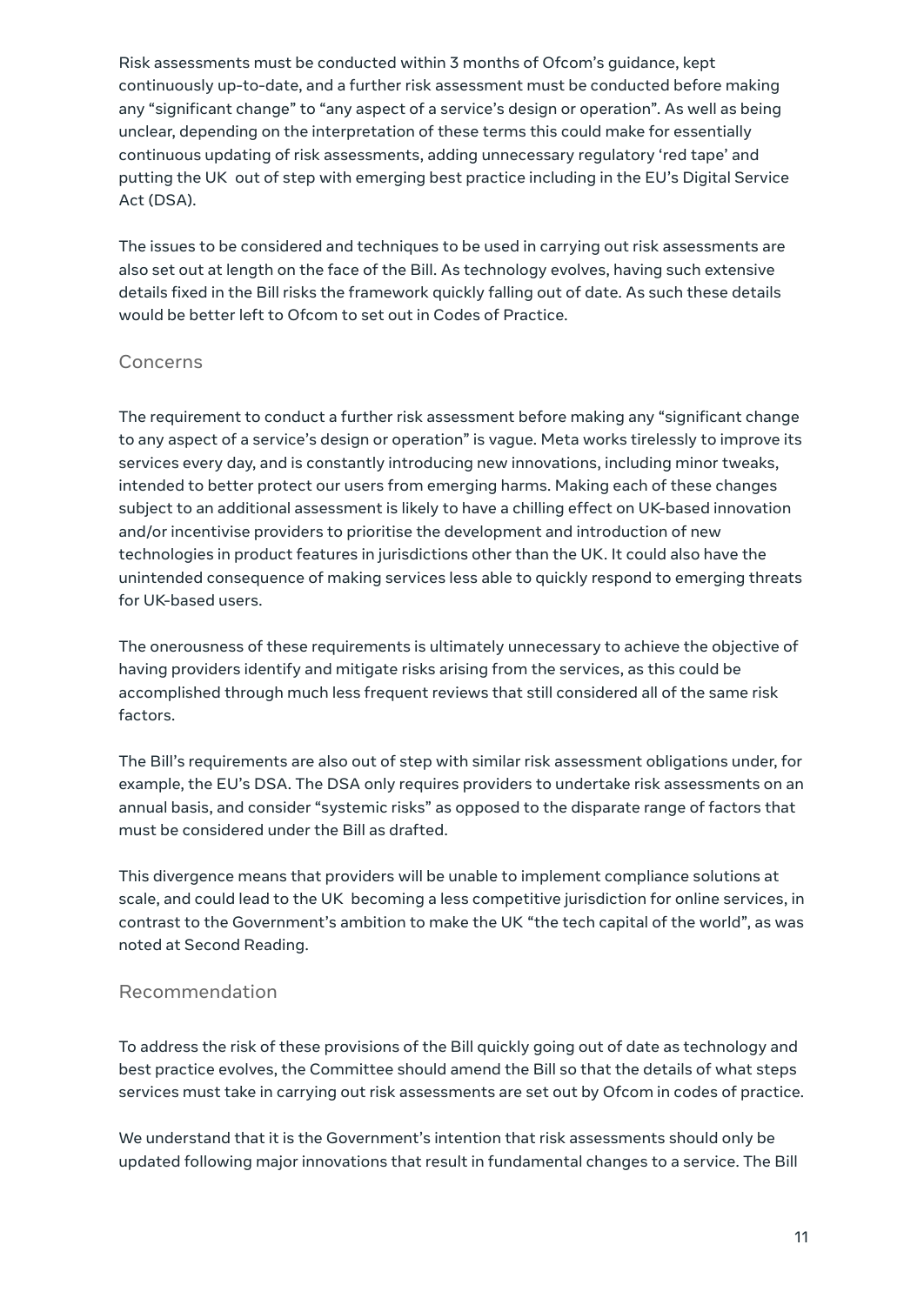currently uses ambiguous terminology such as 'significant change' which could lead Ofcom to diverge from this policy intention. The Committee should amend the Bill to clarify this intention, or more simply should make risk assessments an annual rather than continuous requirement, and avoid the need for an ambiguous 'trigger' for additional ad hoc risk assessments altogether.

# <span id="page-11-0"></span>5. Protections for Journalistic Content

#### Overview

Section 16 of the Bill requires Category 1 services to take special steps to protect journalistic content, including a dedicated process to report such content that is wrongly removed. While we recognise that news is a public good, and Meta has made significant investments to help support journalism in the UK, the duty in the Bill to protect journalistic content is vague and risks introducing a significant element of subjectivity and therefore complexity, while simultaneously excluding a broad swath of this content (i.e. news publisher content) from the Bill's safety duties

#### Concerns

Firstly, we are concerned that the Government is putting obligations on private companies to make extremely complex and real time assessments about what constitutes journalistic content which could be impossible to implement consistently. We would also question whether it is appropriate for platforms to be defining what counts as journalistic content.

Secondly, we are also concerned that these requirements may inadvertently give a level of protection to bad actors, which may expose users to an increased risk of harm. Therefore, it will also be placed in direct tension with the other duties such as addressing legal content that is harmful to children or adults. In-scope services must disclose in the Terms of Service the methods they use to identify journalistic content, which will make the system easier to game. This is especially the case when it comes to content from users who assert that they are operating as citizen journalists. We have already seen instances where some users claim they are citizen journalists in an attempt to reduce the likelihood of Facebook (and other platforms) taking action against them or their content, ensure their content is given enhanced protection, and try to circumvent our policies - our community standards and third party fact checking programs. Due to this very reason, the broadness of this exemption has worried other organisations such as Full Fact, IMPRESS and Hacked Off.

Thirdly, we already have dedicated services for media organisations and journalists in the UK, including a media partnerships team offering training, best practice and guidance around our content policies. These systems have been developed in consultation with our publisher partners, including small and local publishers, and are a better means of supporting them than those proposed in the Bill. Our systems will also adapt and change over time through further feedback and as technology and usages changes, whereas fixing certain processes into primary law risks the Online Safety Bill quickly going out of date.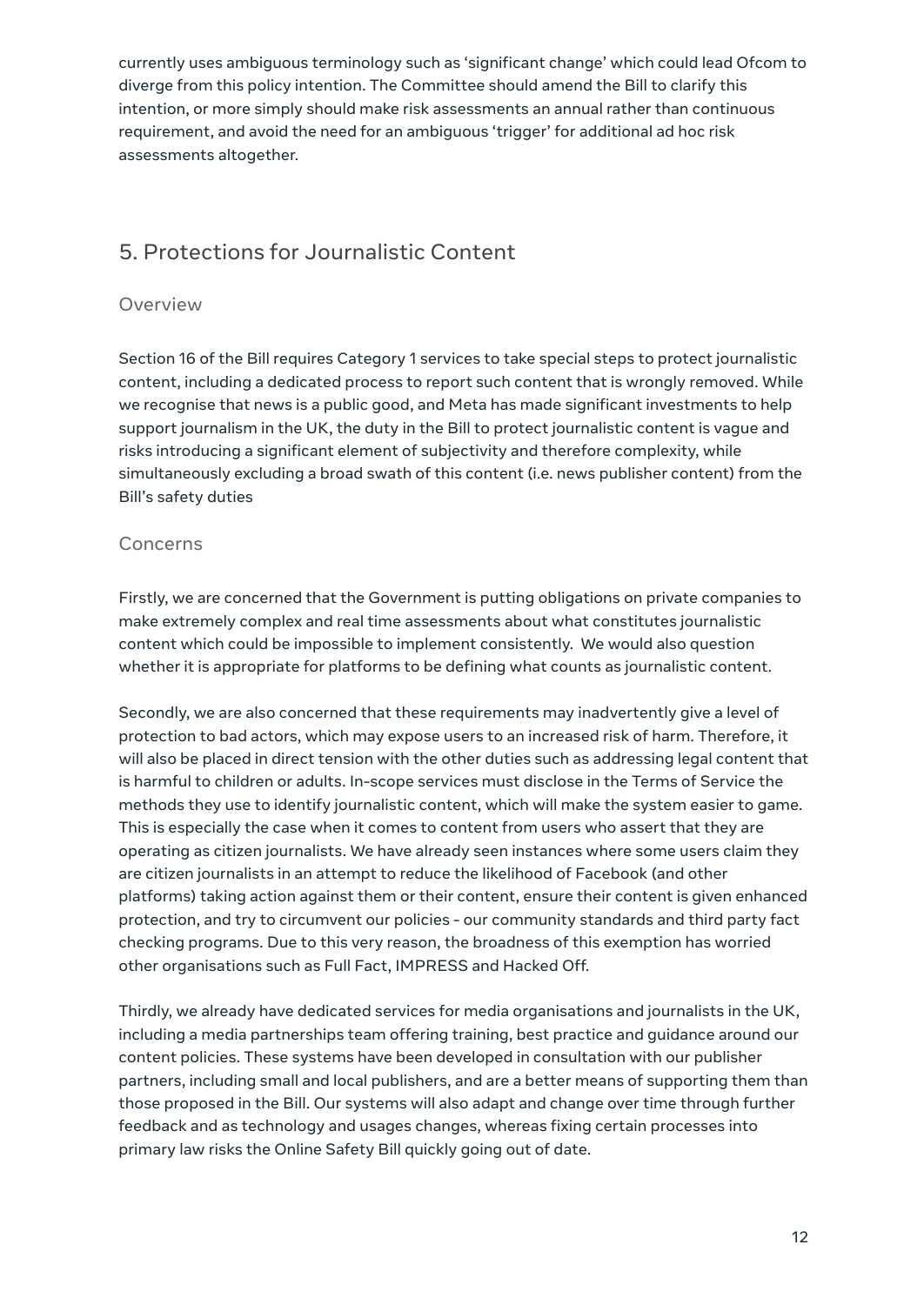In conclusion, these complex and potentially overlapping definitions will make it extremely challenging for platforms to design systems and processes that rigorously and consistently identify and appropriately handle the different forms of content.

#### Recommendations

Given the disproportionate risks that this provision introduces, weighed against the current existence of protections for journalism on many platforms, the Committee should remove this section of the Bill entirely. If any provision is kept in the Bill relating to journalism, this provision should clearly define journalistic content without subjective interpretation, for example by creating a definitive list of 'recognised news publishers' that are entitled to enhanced protection.

# <span id="page-12-0"></span>6. Age Management

#### Overview

Sections 10 and 11 require providers of services that are likely to be accessed by users in the UK who are under 18 to use proportionate systems and processes to prevent children of any age from encountering primary priority content (e.g. by using age verification, or another means of age assurance),

However, in order to determine if an individual is over or under 18, we will be required to verify (or 'assure') the age of all individuals using our services. This could necessitate the collection, processing, and retention of more personal data of individuals in the UK, including that of individuals who are under 18.

The Bill also contains a number of provisions that either contradict or do not fully align with existing law in the UK around protecting young people online, most importantly the Age Appropriate Design Code.

#### Concerns

As currently drafted, the Bill does not contain sufficient clarity as to what the intention is for the inclusion of both age verification and age assurance in the Bill. Section 189 provides a definition of age assurance, but not of age verification—which is the obligation written onto the face of the Bill.

Section 11 (1) specifies "regulated user-to-user services that are likely to be accessed by children" but Section 11 (13) specifies that the duties set out in the section extend only to such parts of a service as it is possible for children to access. The ICO has provided guidance around services which are likely to be accessed pursuant to the Age Appropriate Design Code (AADC), approved by Parliament. Divergence from this standard within the Online Safety Bill will create significant uncertainty for businesses and individuals as to the standard that should be applied in determining whether services are, or are not, in scope for S. 10 and S. 11.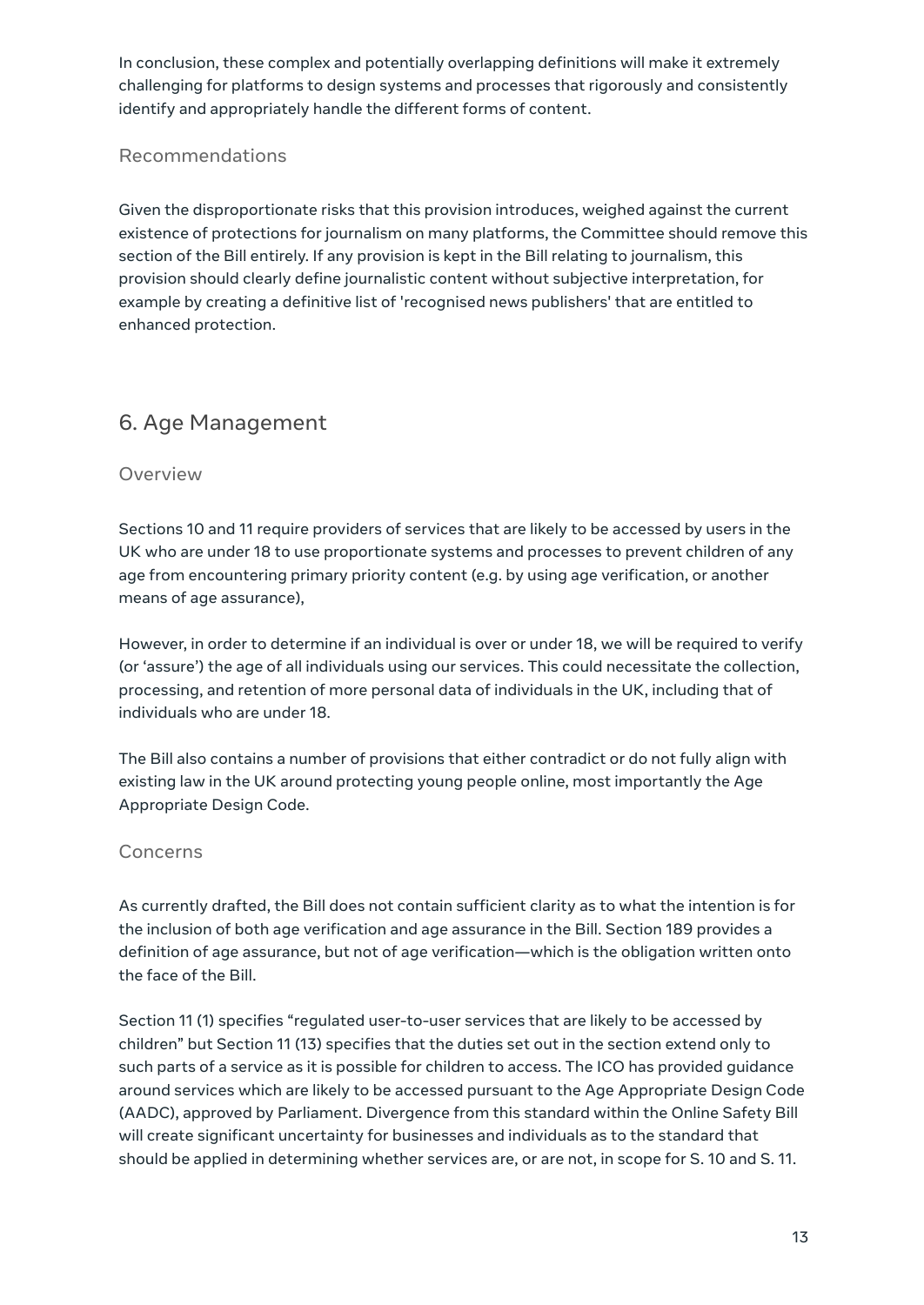It is also unclear whether Ofcom will establish a definition of or guidance to what is a "proportionate" set of systems and processes that would satisfy the obligations under S. 11. This was a recommendation made by the Pre-Legislative Scrutiny Committee on the Bill: "we recognise the concerns that, without proper guidance, service providers might seek to place disproportionate age assurance measures in place, impacting the rights of both children and adults." The Public Bill Committee should consider whether to take up this recommendation.

The Bill also appears to contradict the existing regulatory frameworks around minors' online experiences. For example, the AADC applies to "information society services likely to be accessed by children" which includes social media platforms. AADC also suggests that compliance with the Code means switching off geolocation services, but the Bill's obligations only apply with respect to U18 in the UK. To ascertain this, we will need geolocation information, putting us in conflict with AADC. The Report of the Committee following Pre-Legislative Scrutiny notes the challenges with the tests put forth in the draft Bill, quoting Common Sense Media that the scope of the Bill should not be more restricted than the AADC and that the "likely" test should be the same in both.

#### Recommendations

The issues with S. 10 and S. 11 could be best addressed by the Committee via amendments to bring the Bill more into line with the existing AADC guidance on age appropriate design, age assurance, and services which are likely to be accessed by children (U18). This would fulfil the recommendations that were previously made to this effect in the report of the Joint Committee on the Draft Online Safety Bill (the Pre-Legislative Scrutiny Committee)

## <span id="page-13-0"></span>7. Fraudulent Ads

#### Overview

Sections 34-36 of the Bill require Category 1 services to take measures to deal with fraudulent advertisements. This encapsulates paid-for advertisements that amount to a fraud offence (as listed in s.36) and that are not user-generated content.

However, the regulation of online advertising including illegal advertising such as fraudulent advertising is subject to a pre-existing consultation in the UK as part of the Online Advertising Programme (OAP), launched in March 2022.

#### Concerns

Meta's overriding priority is the safety of our users and we therefore take a zero tolerance approach to fraud on our platforms. By its very nature fraud is adversarial and hard to spot, and the perpetrators of fraud are continually searching for ways to subvert the rules, processes and safeguards we put in place to protect our users. This includes working across multiple platforms and throughout the advertising stack.

For these reasons, we believe that the OAP's pre-existing consultative process is the best place to consider the regulation of online advertising. This is because it takes a holistic,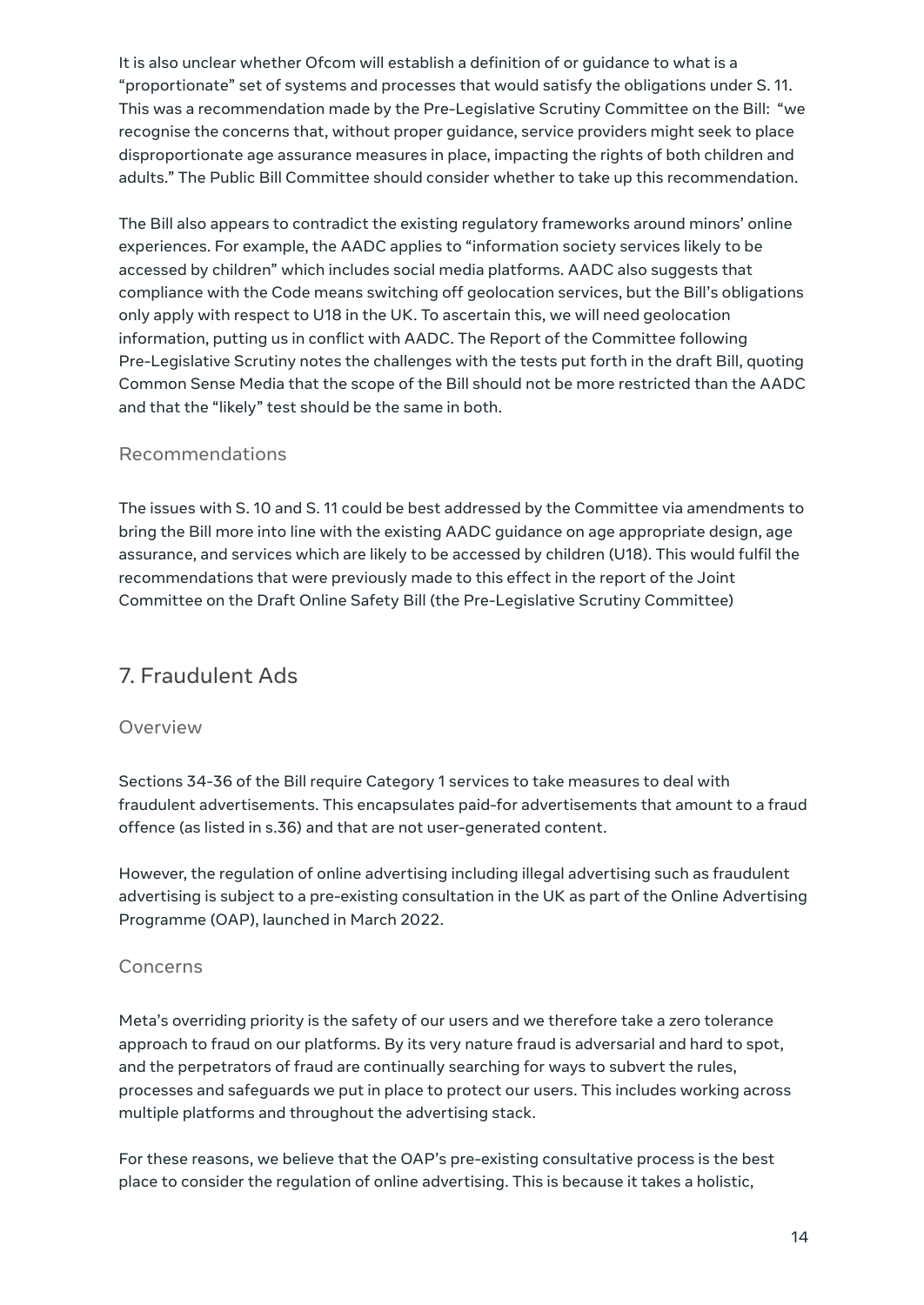evidence based view across the entire advertising ecosystem. The inclusion of fraudulent advertising in the Bill will set a precedent for the regulation of online advertising, undermining the OAP's consultation process. Furthermore, the Bill's lack of industry consultation in relation to fraudulent advertising risks leading to unintended consequences.

For example, the Bill as currently drafted calls for Category 1 services to "include clear and accessible provisions in their Terms of Service, giving information about any proactive technology used to comply with the above duty, including the kind of technology, when it is used, and how it works."

Meta agrees with the important principle of transparency on which this text is based. But we question the wisdom of requiring platforms to set this information out publicly. Doing so will also notify the very fraudsters we are attempting to stop and help guide them around the measures Meta takes to curb such activity. This is the type of issue that will be exposed in the course of the OAP's review.

The Bill also proposes a stand alone duty on Category 1 services, with no consideration of smaller, but nonetheless high risk services. Meta and other Category 1 services are already taking many of the measures the government believes is necessary as part of this Bill while smaller services are not. These services are susceptible to an influx of fraud as Category 1 services continue to improve their defences. As the Bill is introduced it may create a waterbed effect pushing fraud to these services, where no obligations apply. It is therefore unclear that these measures are targeted in the right place.

#### Recommendations

Online fraud is a serious issue in the UK and globally following the increase in the use of technology during the COVID pandemic. Meta stands ready to continue engaging in the Home Office's Online Fraud Steering Group (OFSG), or any complementary processes that the Committee may call on the Government to set up. However, the Committee should remove this clause entirely to enable the pre-existing OAP to address fraudulent advertising holistically and with the benefit of industry consultation.

If a version of this clause is retained, it must be amended to remove the obligation on Category 1 services to set out the compliance measures they take with respect to fraudulent advertising, which would in essence, act as a guidebook for fraudsters. The Committee should also broaden the provisions beyond just Category 1 services to smaller services.

# <span id="page-14-0"></span>9. Powers of the Secretary of State

#### Overview

Section 39, Section 40, and paragraph 2 of Schedule 10 give the Secretary of State broad powers to direct the enforcement of the Bill's provisions and to amend its coverage. These powers are constrained by only limited oversight by Parliament.